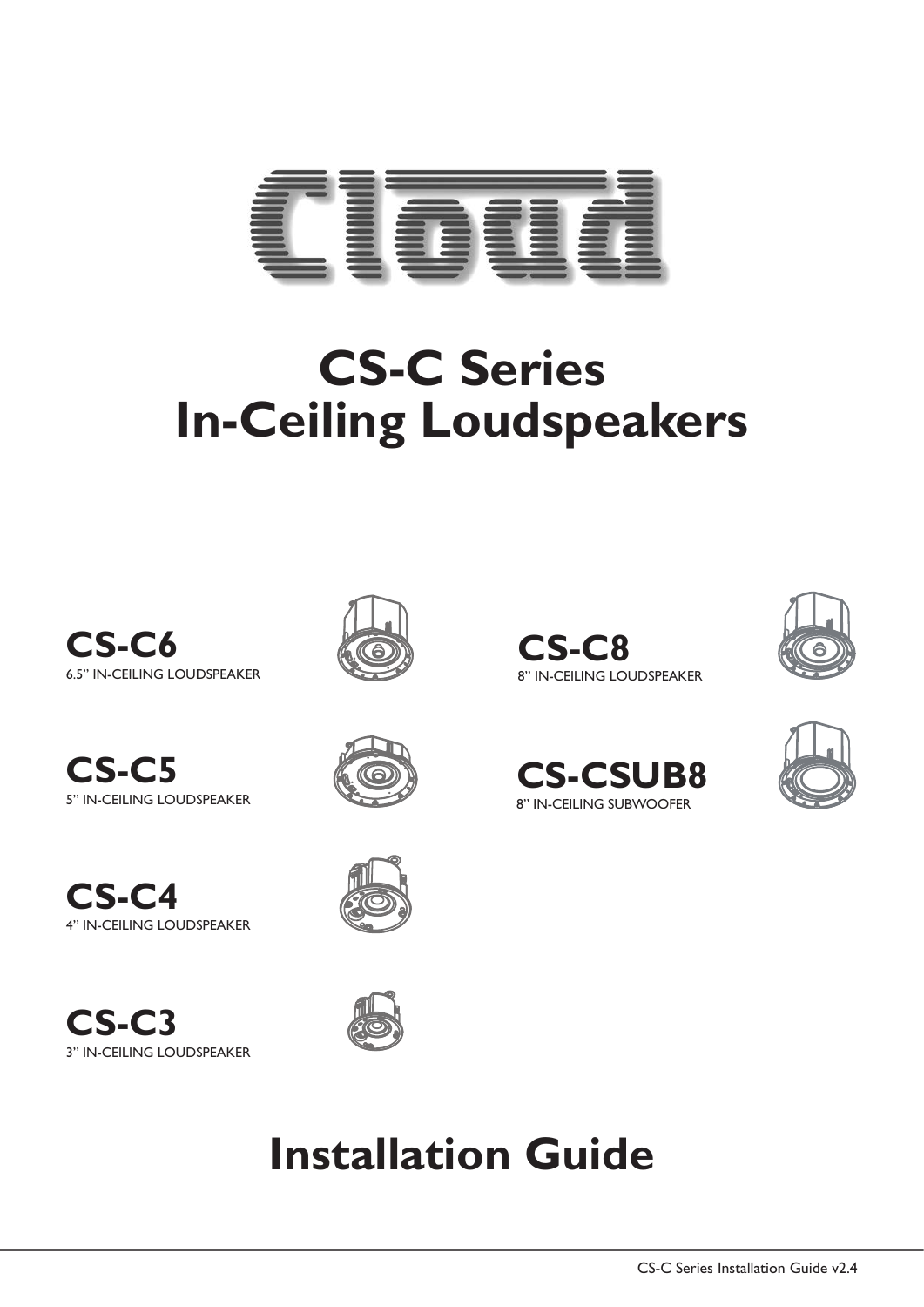

CAUTION - Installation

Speaker must be installed by qualified speaker technician.



CAUTION - Servicing

The unit contains no user-serviceable parts. Refer servicing to qualified personnel. Do not perform servicing unless you are qualified to do so.

CAUTION - Tap Switch

Before use check and set tap switch under grille to proper setting for your system.

## **EXPLODED VIEW**



\*See note on page 4 regarding alternative grille styles.

### **TAP SETTINGS**

| <b>Tap</b>       | <b>CS-CSUB8</b> |      |      | $CS-C8$    |                 |      | $CS-C6$ |                 |      | <b>CS-C5</b>    |                 |      | $CS-C4*$ |                 |       | $CS-C3$    |                 |      |
|------------------|-----------------|------|------|------------|-----------------|------|---------|-----------------|------|-----------------|-----------------|------|----------|-----------------|-------|------------|-----------------|------|
|                  | 100 V           | 70 V | 25V  | 100V       | 70 <sub>V</sub> | 25V  | 100V    | 70 <sub>V</sub> | 25V  | 100V            | 70 <sub>V</sub> | 25V  | 100 V    | 70 <sub>V</sub> | 25V   | 100 V      | 70 <sub>V</sub> | 25V  |
|                  | 4 ohm           |      |      | 16 ohm     |                 |      | 16 ohm  |                 |      | 16 ohm          |                 |      | 16 ohm   |                 |       | 16 ohm     |                 |      |
|                  | X               | 100W | 3W   | X          | 64W             | 8W   | X       | 32W             | 4W   | X               | 20W             | 2.5W | X        | 20 W            | 2.5W  | X          | <b>16W</b>      | 2W   |
|                  | 100W            | 50W  | 7W   | 64W        | 32W             | 4W   | 32W     | 16W             | 2W   | 20 <sub>W</sub> | <b>IOW</b>      | .3W  | 20 W     | 10W             | 1.3 W | <b>16W</b> | 8W              | IW   |
| $\boldsymbol{4}$ | 50W             | 25W  | 3W   | 32W        | 16W             | 2W   | 16W     | 8W              | IW   | 10W             | 5W              | 0.6W | 10W      | 5W              | 0.7W  | 8W         | 4W              | 0.5W |
| Ы                | 25W             | 3W   | .5W  | <b>16W</b> | 8W              | IW   | 8W      | 4W              | 0.5W | 5W              | 2.5W            | 0.3W | 5W       | 2.5W            | 0.4W  | 4W         | 2W              | 0.3W |
| $\bullet$        | 3W              | 6W   | 0.8W | 8W         | 4W              | 0.5W | 4W      | 2W              | 0.3W | 2.5W            | .3W             | 0.2W | 2.5W     | 1.3 W           | 0.2W  | 2W         | 1W              | 0.2W |

\* CS-C4 tap settings only apply to Model CS-C4V. Note Model CS-C4H is low-impedance only (16 ohms).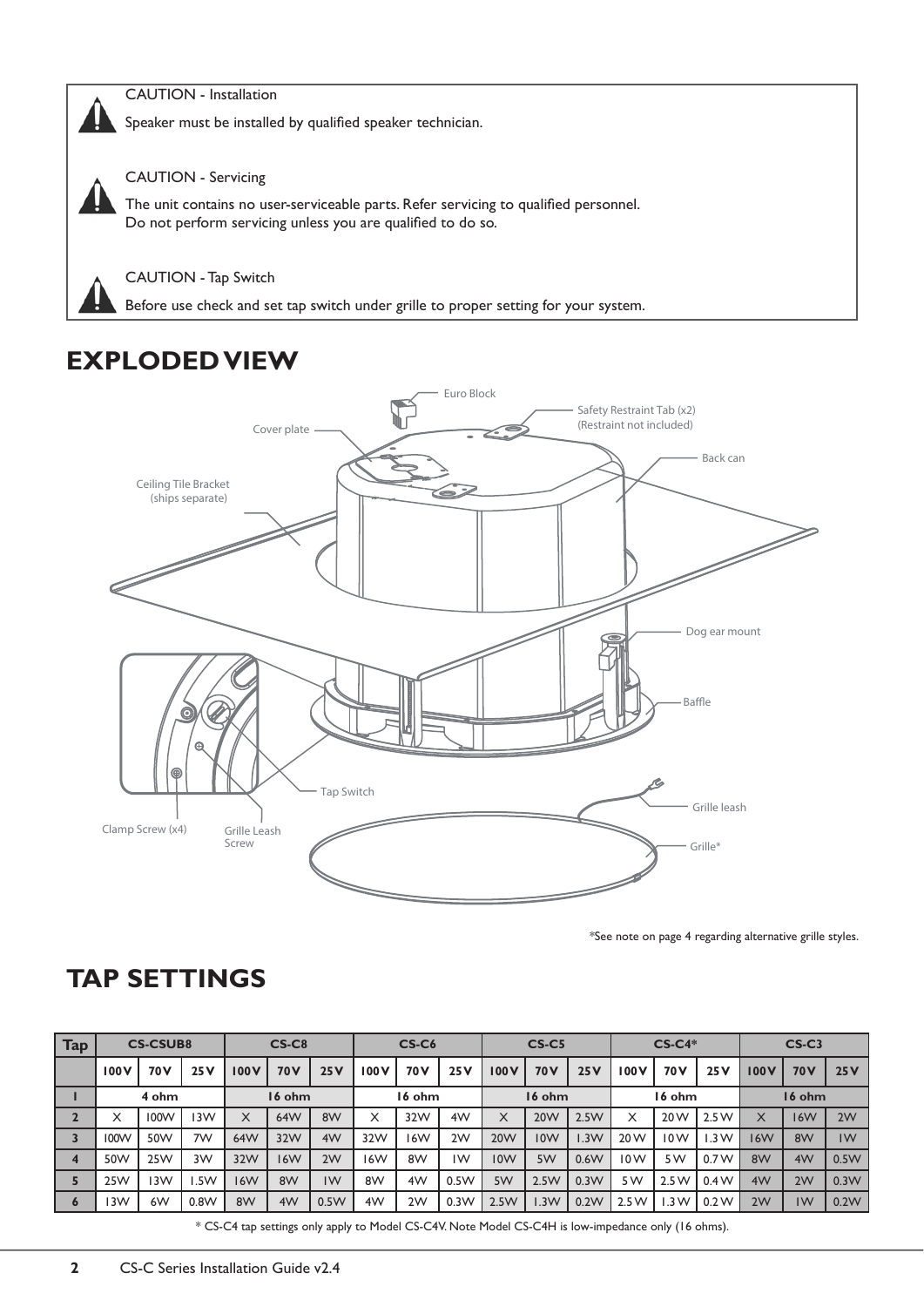## **INSTALLATION**

**Step 1**

Remove speaker from box.



#### **Step 2**

Mark and cut hole in ceiling or ceiling tile. Use included hole template.



#### **Step 3**

Locate euroblock in accessory bag and connect signal wire. For daisy-chaining use "LINK" output to run to next speaker.



#### **Step 4**

Remove grille and set tap switch to proper setting and attach grille leash to baffle by placing the large end of the clip over the snap fit post (1) then sliding the clip until small end snaps into place. Tap switch is preset to highest 100 V position.



#### **Step 5 (Ceiling Tile Only)**

Place tile bridge on back of ceiling tile. Align holes and insert speaker in hole. Tighten dog ears. Do not overtighten.

(Tile bridge not available for C4.)



#### **Step 6**

Insert euroblock into rear of back can. Attach safety restraint to rear of back can. Close and secure cover plate.